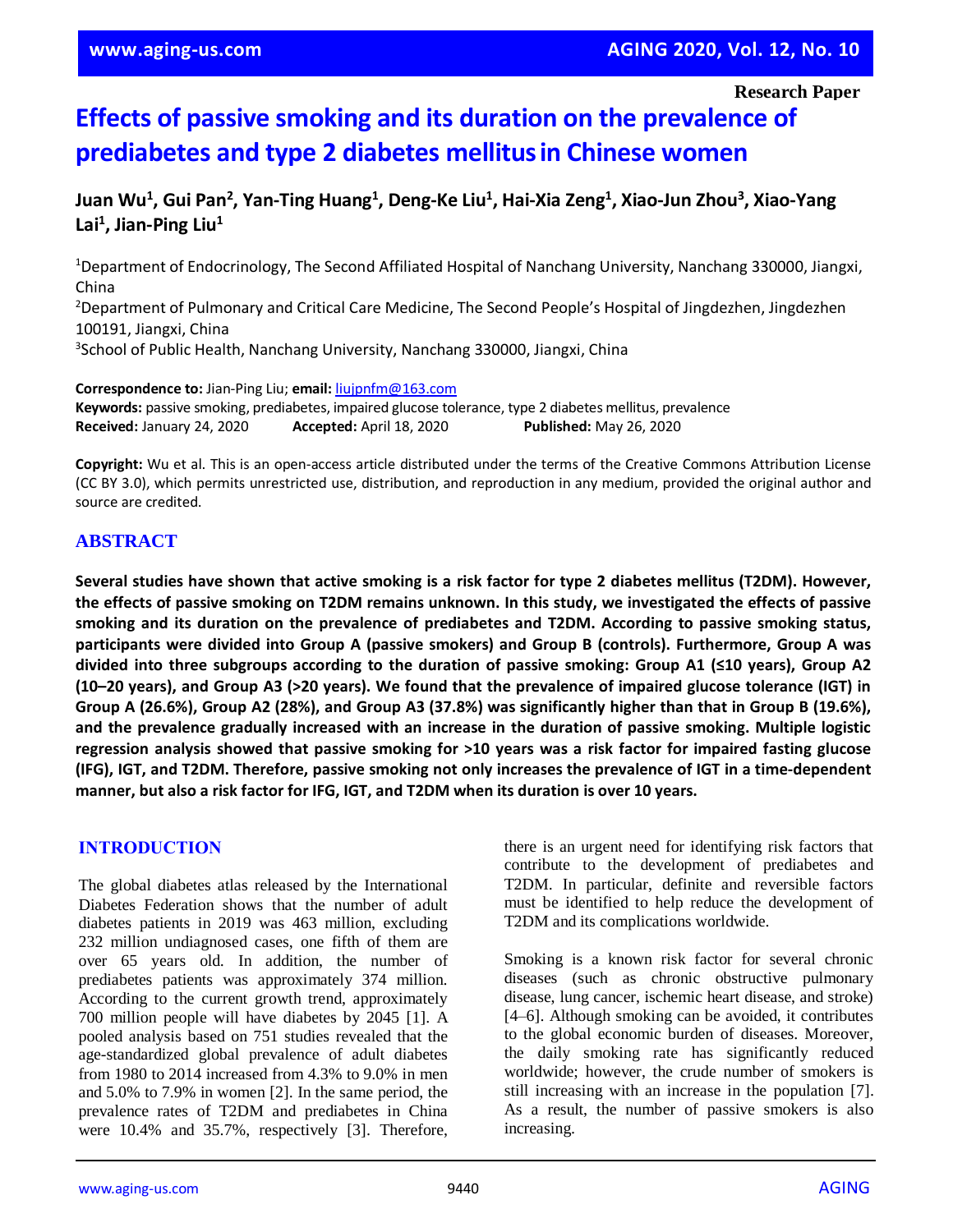Many studies have confirmed that smoking can affect carbohydrate and lipid metabolism and increase the prevalence of T2DM [8, 9]. The number of intensive studies investigating various potential pathogenic factors and studies related to passive smoking as an environmental pathogenic factor of T2DM are increasing. A meta-analysis including seven prospective studies with a total of 162001 research subjects showed that passive smoking is a risk factor for T2DM [10]. To some extent, these results prove that both active and passive smoking have similar effects on the prevalence of T2DM. However, the effects of passive smoking on the prevalence of impaired fasting glucose (IFG) and impaired glucose tolerance (IGT) are unclear. Moreover, the effect of the duration of passive smoking on carbohydrate and lipid metabolism and the prevalence of IFG, IGT, and T2DM is unknown. Thus, we investigated these relationships in this study.

## **RESULTS**

Table 1 shows basic information such as age, body mass index (BMI), carbohydrate and lipid metabolism indexes of all participants and their comparisons between any two groups. There were no differences in age, BMI, and high-density lipoprotein (HDL) between the groups. There was no difference in any variable between Group A1 and Group B. However, low-density lipoprotein (LDL), total cholesterol (TC), triglyceride (TG), fasting plasma glucose (FPG), 2-hour postprandial glucose (2hPG), and glycated hemoglobin A1c (HbA1c) levels were significantly higher in Group A2 and Group A3 than in Group B (P<0.05). Moreover, LDL, TC, TG, FPG, 2hPG, and HbA1c levels were significantly higher in Group A2 and Group A3 than in Group A1 ( $P<0.05$ ). There was no difference in any variables between Group A2 and Group A3. This suggested that passive smoking for >10 years aggravates carbohydrate and lipid metabolism.

Table 2 shows the prevalence of IFG, IGT, and T2DM in each group and the comparisons between passive smoking groups and Group B. The prevalence of IGT was significantly higher in Group A (26.6%), Group A2 (28%), and Group A3 (37.8%) than in Group B  $(19.6\%)$  (P<0.05). Moreover, the prevalence of IGT gradually increased in Group A1 (20.2%), Group A2 (28%), and Group A3 (37.8%). There were no differences in the prevalence of IFG and T2DM between the groups. Therefore, passive smoking increases the prevalence of IGT in a time-dependent manner, while no similar relationship was observed in IFG and T2DM.

Table 3 shows the results of multivariate logistic regression analyses. After adjusting for possible confounding factors, we found that when the duration of passive smoking is <10 years, it does not affect the prevalence of IFG, IGT, and T2DM. However, when the duration of passive smoking is  $>10$  years, it is a risk factor for IFG (odds ratio [95% confidence interval]: Group A1: 1.07 [0.60–1.89], Group A2: 1.94 [1.04– 3.61], and Group A3: 1.97 [1.02–3.82]), IGT (Group A1: 1.02 [0.83–1.26], Group A2: 1.74 [1.36–2.23], and Group A3: 2.78 [2.18–3.53]), and T2DM (Group A1: 0.86 (0.65–1.14), Group A2: 1.51 [1.09–2.08], and Group A3: 1.64 [1.17–2.30]). Moreover, an increase in the duration of passive smoking increased its effect on IFG, IGT, and T2DM, and the difference was significant when the duration was  $>10$  years (P<0.05).

### **DISCUSSION**

The development of health science has improved our understanding of factors that lead to disease. Researchers have studied the toxic effects of passive smoking as early as 1964 [11]. Similar to active smoking, passive smoking mostly affects the respiratory system. Therefore, researchers have focused mainly on the effects of passive smoking on respiratory diseases such as bronchitis, cancer, asthma, and early childhood pneumonia [12–14]. In 1978, Aronow WS et al. suggested that passive smoking can promote angina [15]. Since then, researchers have focused on the effect of passive smoking on other conditions and diseases such as platelet function, cognition, atherosclerosis, and rheumatoid arthritis [16–19].

In 1991, Feldman J et al. reported that passive smoking can affect lipid metabolism in adolescents [20]. Subsequently, several studies related to endocrine and metabolic diseases were reported [8, 21]. However, the results from studies on the effects of passive smoking on the prevalence of prediabetes and T2DM have been inconsistent. Some studies suggest that passive smoking can worsen carbohydrate and lipid metabolism disorders and promote the occurrence of T2DM [22–24], whereas other studies found that passive smoking had no effect on carbohydrate and lipid metabolism [8, 24]. However, so far, there has been no study on the relationship between the duration of passive smoking and the prevalence of prediabetes and T2DM. Therefore, further research is needed to explore the relationship among passive smoking, duration of passive smoking, and prevalence of prediabetes and T2DM.

Our results showed that passive smoking increases the prevalence of IGT in a time-dependent manner, while no similar relationship was observed in IFG and T2DM. When the duration of passive smoking is  $\leq 10$  years, there is no effect on carbohydrate and lipid metabolism and the prevalence of prediabetes and T2DM. However,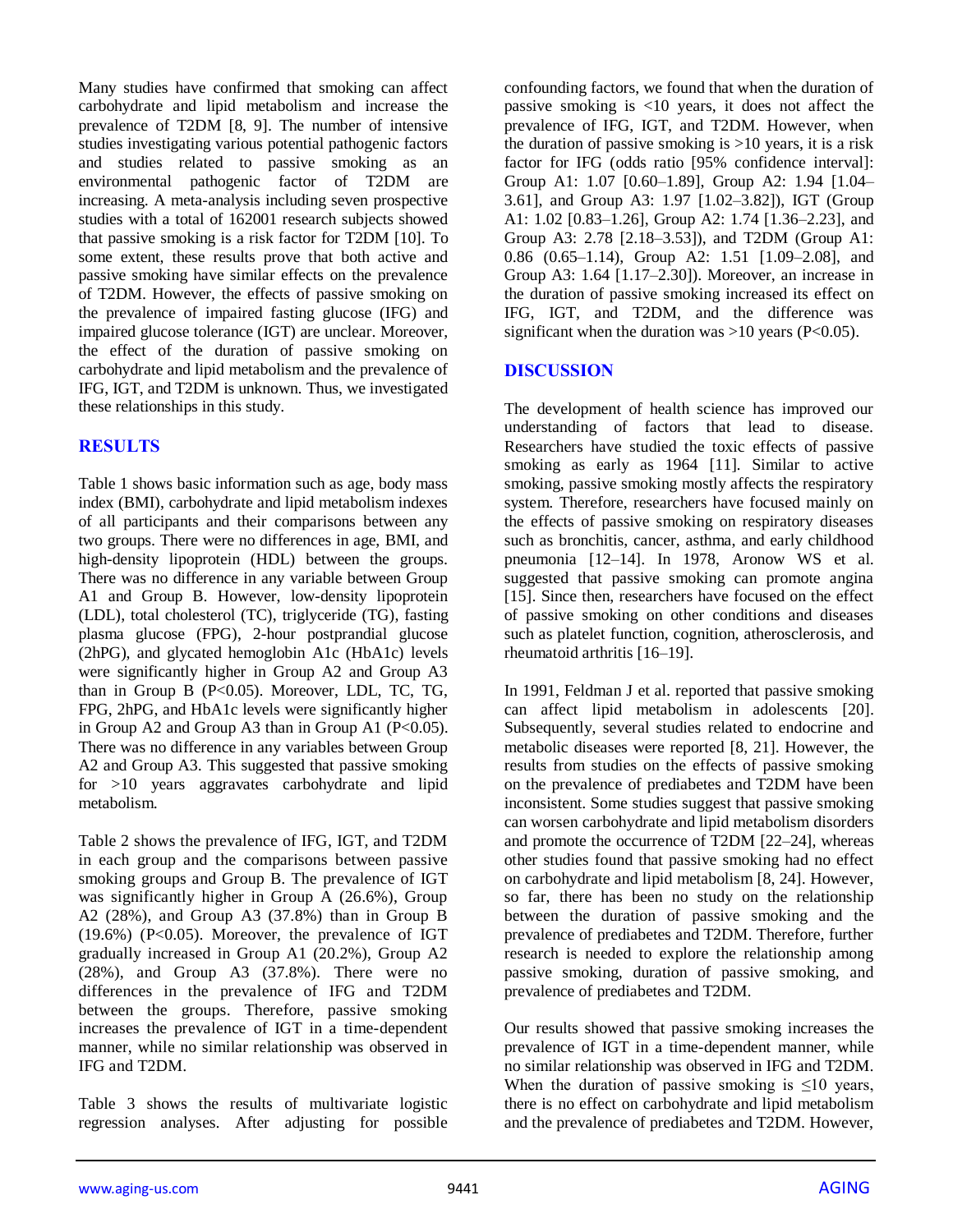|  | Table 1. Basic information for all participants and comparison between groups. |  |  |  |  |  |
|--|--------------------------------------------------------------------------------|--|--|--|--|--|
|--|--------------------------------------------------------------------------------|--|--|--|--|--|

|                       | All             | Group B         | Group A1         | Group A2                      | Group A3                      |
|-----------------------|-----------------|-----------------|------------------|-------------------------------|-------------------------------|
| N                     | 3361            | 1326            | 1005             | 525                           | 505                           |
| Age (years)           | $53.33 + 8.06$  | $53.00 + 8.08$  | $53.46 \pm 7.88$ | $53.59 + 8.10$                | $53.68 + 8.32$                |
| BMI $\text{kg/m}^2$   | $23.61 + 3.36$  | $23.54 + 3.20$  | $23.51 \pm 3.40$ | $23.70 \pm 3.24$              | $23.91 \pm 3.78$              |
| HDLmmol/l             | $1.36 \pm 0.31$ | $1.35 \pm 0.31$ | $1.36 \pm 0.30$  | $1.39 \pm 0.31$               | $1.37 \pm 0.32$               |
| LDLmmol/l             | $2.81 \pm 0.79$ | $2.74 \pm 0.80$ | $2.75 \pm 0.74$  | $2.99 \pm 0.80^{*}$           | $2.94 \pm 0.79$ <sup>**</sup> |
| $TC \, \text{mmol/l}$ | $4.87 \pm 1.00$ | $4.74 \pm 1.01$ | $4.77+0.94$      | $5.15 \pm 0.98$ <sup>**</sup> | $5.09 \pm 1.00^{*}$           |
| $TG \, \text{mmol/l}$ | $1.45 \pm 1.04$ | $1.40 \pm 0.94$ | $1.38 \pm 1.08$  | $1.61 \pm 1.18^{*}$           | $1.57 \pm 1.02$ <sup>**</sup> |
| $FPG$ mmol/l          | $5.47 \pm 1.14$ | $5.35 \pm 0.93$ | $5.43 \pm 1.20$  | $5.62 \pm 1.19^{**}$          | $5.71 \pm 1.40^{**}$          |
| $2hPG$ mmol/l         | $7.62 \pm 2.92$ | $7.38 \pm 2.79$ | $7.39 \pm 2.68$  | $8.07 \pm 3.17$ <sup>**</sup> | $8.23 \pm 3.31^{*}$           |
| $HbA1c$ %             | $5.84 \pm 0.77$ | $5.76 \pm 0.60$ | $5.77 \pm 0.79$  | $6.01 \pm 0.93$ <sup>**</sup> | $6.01 \pm 0.85$ **            |

Abbreviation: N: Number; BMI: body mass index; HDL-c: high-density lipoprotein cholesterol; LDL-c: low-density lipoprotein cholesterol; TC: total cholesterol; TG: triglyceride; FPG: fasting blood glucose; 2hPG: 2-hour postprandial glucose; HbA1c: glycated hemoglobin; All: All participants.

Data presented as mean ± SD.

\*: Comparison between Group A1, Group A2, Group A3, and Group B (P<0.05).

#: Comparison between Group A2, Group A3, and Group A1 (P<0.05).

#### **Table 2. Prevalence of prediabetes and type 2 diabetes mellitus in each group.**

| <b>Diagnosis</b>  | Group B<br>$(N=1326)$ | Group A<br>$(N=2035)$                              | P value | Group A1 $P_1$ value    |       | Group A2 $P_2$ value |         | Group A3<br>$(N=505)$ | $P_3$ value |
|-------------------|-----------------------|----------------------------------------------------|---------|-------------------------|-------|----------------------|---------|-----------------------|-------------|
| <b>IFG</b>        | 27(2%)                | 53 (2.6%)                                          |         | $0.158$ 22 (2.2%) 0.799 |       | 17 (3.2%)            | 0.126   | $14(2.8\%)$           | 0.341       |
| IGT               |                       | $260(19.6%)$ 541 (26.6%) < 0.001 203 (20.2%) 0.723 |         |                         |       | 147 (28%)            | < 0.001 | 191 (37.8%)           | < 0.001     |
| T <sub>2</sub> DM | 143 (10.8%)           | 229 (11.3%)                                        | 0.582   | 95 (9.5%)               | 0.293 | 70 (13.3%)           | 0.121   | 64 (12.7%)            | 0.254       |

Abbreviation: IFG: impaired fasting blood glucose; IGT: impaired glucose tolerance; T2DM: type 2 diabetes mellitus; N: number.

P: Comparison between Group A and group B.

P<sub>1</sub>: Comparison between Group A1 and group B.

P2: Comparison between Group A2 and group B.

P3: Comparison between Group A3 and group B.

|  |                                                  | Table 3. Odds ratios and adjusted odds ratios for the prevalence of IFG, IGT, and T2DM in each group calculated |  |  |  |  |
|--|--------------------------------------------------|-----------------------------------------------------------------------------------------------------------------|--|--|--|--|
|  | using multivariate logistic regression analyses. |                                                                                                                 |  |  |  |  |

| <b>Diagnosis</b> |          | N/Total  |                       | Adjusted OR (95% CI)  |                         |  |  |
|------------------|----------|----------|-----------------------|-----------------------|-------------------------|--|--|
|                  | Groups   |          | <b>OR (95% CI)</b>    | <b>Model 1</b>        | <b>Model 2</b>          |  |  |
| <b>IFG</b>       | Group B  | 27/1326  |                       |                       |                         |  |  |
|                  | Group A  | 53/2035  | $1.45(0.91 - 2.33)$   | $1.45(0.91 - 2.33)$   | $1.45(0.91 - 2.33)$     |  |  |
|                  | Group A1 | 22/1005  | $1.07(0.60 - 1.89)$   | $1.06(0.60-1.89)$     | $1.07(0.60-1.89)$       |  |  |
|                  | Group A2 | 17/525   | $1.94(1.04 - 3.61)^*$ | $1.94(1.04 - 3.61)^*$ | $1.94(1.04 - 3.61)^*$   |  |  |
|                  | Group A3 | 15/505   | $1.97(1.02 - 3.81)^*$ | $1.97(1.02 - 3.81)^*$ | $1.97(1.02 - 3.82)^*$   |  |  |
| IGT              | Group B  | 260/1326 |                       |                       |                         |  |  |
|                  | Group A  | 541/2035 | $1.54(1.30-1.83)$ *** | $1.54(1.30-1.83)$ *** | $1.13(1.10-1.16)$ ***   |  |  |
|                  | Group A1 | 203/1005 | $1.02(0.83 - 1.26)$   | $1.02(0.83 - 1.26)$   | $1.02(0.83 - 1.26)$     |  |  |
|                  | Group A2 | 147/525  | $1.74(1.37-2.22)***$  | $1.74(1.37-2.22)$ *** | $1.74(1.36 - 2.23)$ *** |  |  |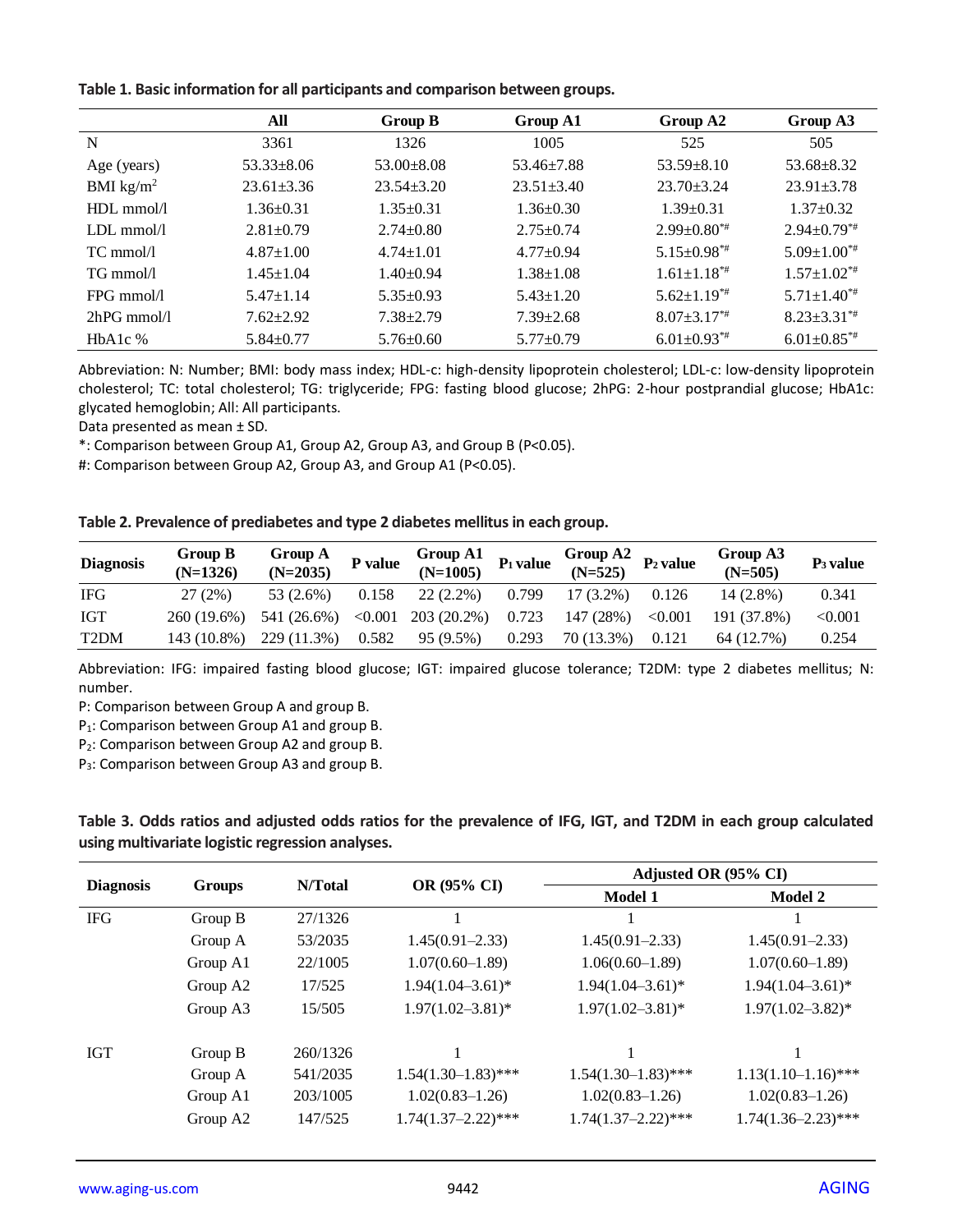|                   | Group A3 | 191/505  | $2.78(2.20 - 3.53)$ *** | $2.79(2.21 - 3.54)$ *** | $2.78(2.18 - 3.53)$ *** |
|-------------------|----------|----------|-------------------------|-------------------------|-------------------------|
| T <sub>2</sub> DM | Group B  | 143/1326 |                         |                         |                         |
|                   | Group A  | 229/2035 | $1.19(0.94 - 1.48)$     | $1.19(0.95-1.49)$       | $1.17(0.93 - 1.47)$     |
|                   | Group A1 | 95/1005  | $0.87(0.66 - 1.15)$     | $0.87(0.66 - 1.15)$     | $0.86(0.65-1.14)$       |
|                   | Group A2 | 70/525   | $1.51(1.10-2.07)^*$     | $1.51(1.10-2.07)^*$     | $1.51(1.09 - 2.08)^*$   |
|                   | Group A3 | 64/505   | $1.70(1.22 - 2.36)^*$   | $1.70(1.23 - 2.36)$ **  | $1.64(1.17-2.30)$ **    |

Abbreviation: IFG: impaired fasting blood glucose; IGT: impaired glucose tolerance; T2DM: type 2 diabetes mellitus; OR: Odds Ratio; CI: Confidence Interval; N: number.

Model 1: Adjusted for the age;

Model 2: Adjusted for the age and BMI.

\*\*: P<0.01;

\*\*\*: P<0.001.

when the duration of passive smoking exceeds 10 years, it may aggravate carbohydrate and lipid metabolism disorders, and is a risk factor for IFG, IGT, and T2DM, moreover, there was a time-dependent relationship between the duration of passive smoking and its effect on IFG, IGT, and T2DM. These results are consistent with those of previous studies [25, 26], although previous studies did not explore the effect of passive smoking duration [10, 26–28].

Nicotine and tar are the two main ingredients in tobacco that cause maximum damage to the human body, and these could be the harmful components of passive smoke. In addition, the health effects of passive smoke are related to ventilation, temperature, humidity, depth of breathing, and distance from the smoker. After a temperature drop and precipitation, some substances in the environment will agglutinate and damage the human body differently compared to active smoking [29, 30].

Regarding the mechanism by which passive smoking promotes carbohydrate and lipid metabolism disorders and increases the prevalence of IGT and T2DM, some studies have suggested that nicotine affects the function of islet cells and insulin [31–33]. Nicotine can activate AMP-activated protein kinase  $\alpha$ 2 in adipocytes to increase lipolysis of adipose tissue. Ultimately, nicotine promotes the degradation of the insulin receptor substrate-1 (IRS-1) and the loss of insulin-mediated lipolysis inhibition [34, 35]. Basic research suggested that IRS-1 serine phosphorylation was linked to insulin resistance [35]. Bergman et al. found that the increased phosphorylation of Ser636 in the serum of smokers and the activation mammalian target of rapamycin and mitogen-activated protein kinase signaling promote insulin resistance [36]. Moreover, smoking can cause endogenous stress responses leading to an increase in glycemic hormones (such as cortisol, catecholamines, and growth hormone) [37]. Through these mechanisms, smoking perturbs the carbohydrate and lipid metabolism and promotes the development of an abnormal glucose metabolism.

This is the first study to investigate the effects of the duration of passive smoking on the prevalence of prediabetes and T2DM. In addition, we reviewed the existing literature. However, this study had many limitations. First, because this was a cross-sectional study, it can explain the correlation between passive smoking and the prevalence of prediabetes and T2DM but not causality. Second, the study participants were all women; thus, the results do not represent the overall population. Third, the definition of passive smoking was based on the results of the questionnaire without quantitative indicators. Fourth, it is difficult to accurately evaluate ventilation, temperature, humidity, depth of breathing, and distance between passive smokers and smokers. These issues may partially affect the results.

#### **CONCLUSIONS**

Passive smoking increases the prevalence of IGT in a time-dependent manner, however, when the duration of passive smoking exceeds 10 years, it may aggravate carbohydrate and lipid metabolism disorders, and is a risk factor for IFG, IGT, and T2DM, moreover, there was a time-dependent relationship between the duration of passive smoking and its effect on IFG, IGT, and T2DM.

## **MATERIALS AND METHODS**

#### **Participants**

This cross-sectional study included 3361 non-smoking women (age  $25-75$  years, mean age:  $53.33 \pm 8.06$ 

<sup>\*:</sup> P<0.05;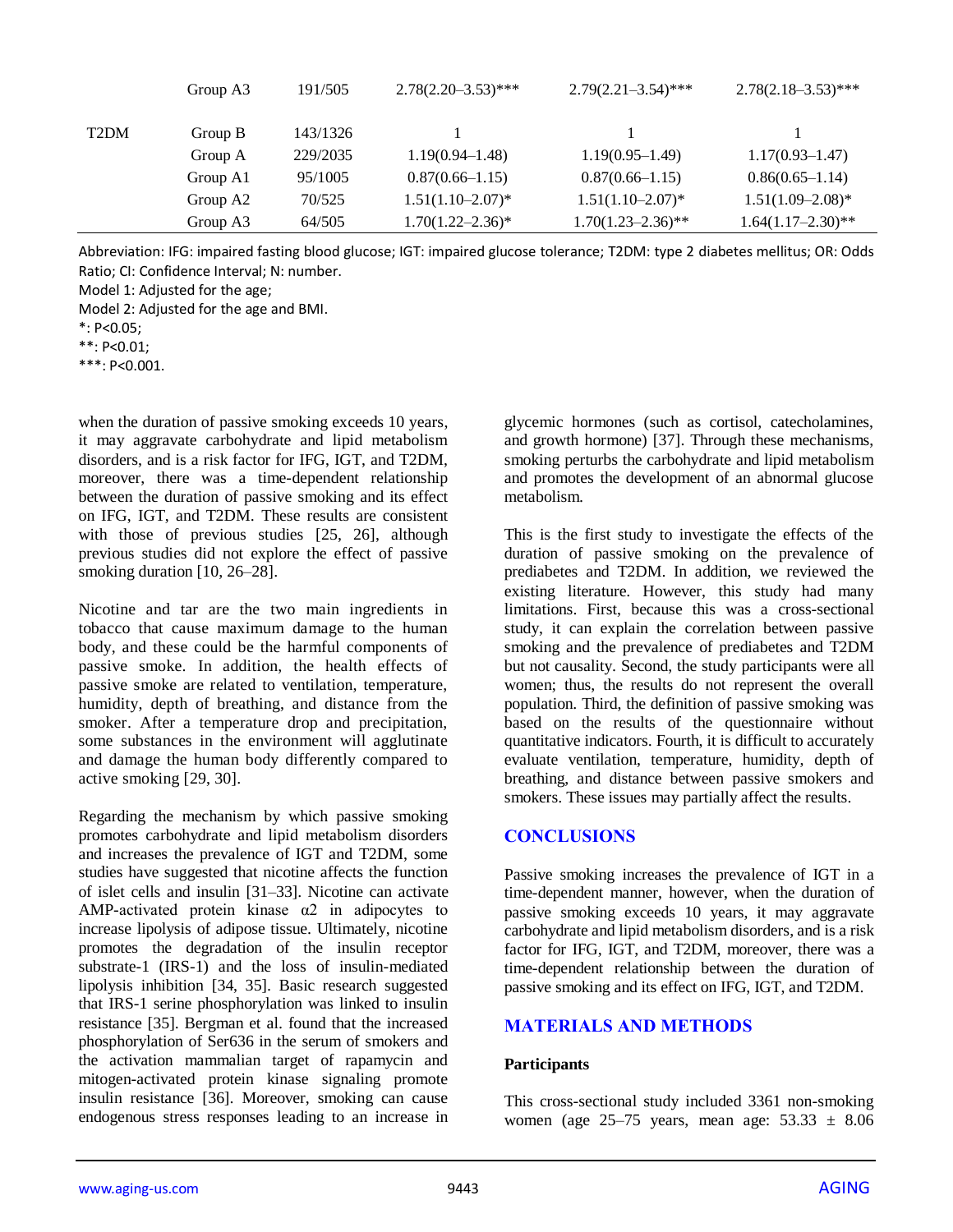years). They were selected using a stratified random sampling method between May 2017 and February 2019 from 10 urban and rural areas in the Jiangxi Province.

## **Definitions**

Data regarding passive smoking (such as duration and frequency) were collected using self-reported questionnaires. Participants were placed in the passive smoking group (Group A) if they were exposed to cigarette smoke for ≥15 minutes/day, ≥3 days/week, and  $\geq$ 1 year. Otherwise, participants were included in the control group (Group B). Furthermore, according to the duration of passive smoking, Group A was divided into Group A1  $(\leq 10$  years), Group A2  $(10-20$  years), and Group  $A3$  ( $>20$  years). The definitions of prediabetes and T2DM are based on the diagnostic and classification criteria reported by the 1999 World Health Organization Expert Committee on Diabetes [38]. The definition of T2DM was diabetic symptoms and a random blood glucose  $\geq$ 11.1 mmol/l or fasting (no calorie intake for  $\geq$ 8 hours) blood glucose  $\geq$ 7.0 mmol/l and oral glucose tolerance test (OGTT) at 2 hour postprandial glucose (2hPG)  $\geq$ 11.1 mmol/l. The definition of IGT was fasting plasma glucose (FPG) <7 mmol/l and OGTT at  $2hPG \ge 7.8$  mmol/l but  $\le 11.1$ mmol/l. The definition of IFG was FPG ≥6.1 mmol/l but  $\langle 7.0 \text{ mmol/l} \rangle$  and OGTT at 2hPG  $\langle 7.8 \text{ mmol/l} \rangle$ . Normal blood glucose was defined as FPG <6.1 mmol/l and OGTT at 2hPG <7.8 mmol/l. T2DM patients in this study were considered to belong to one of the following scenarios: 1) diagnosed as T2DM or requiring hypoglycemic drugs or insulin or 2) undiagnosed but with FPG or 2hPG levels that surpassed the ranges of the T2DM diagnostic criteria.

#### **Anthropometric and carbohydrate and lipid metabolism indexes**

The researchers involved in this study were professionally trained. The measurements of height and weight were recorded when the participants were wearing light clothing without hats or shoes. The measurement tools were calibrated, and the average of three measurements was considered as the final result. BMI was calculated using the height and weight  $(kg/m<sup>2</sup>)$ . The carbohydrate and lipid metabolism indexes included HDL, LDL, TC, TG, FPG, 2hPG, and HbA1c. Participants with T2DM and those without T2DM were administered 100 g of steamed bread and 75 g of anhydrous glucose powder, respectively, before the 2-h postprandial blood test for measuring 2hPG.

All data, including age, BMI, HDL, LDL, TC, TG, FPG, 2hPG, and HbA1c, were collected and sorted using Excel (Microsoft Office 2019) and imported into SPSS version 23.0 (International Business Machines Corporation). Data (presented as mean  $\pm$  SD) between two groups were compared using the Student-Newman-Keuls method of analysis of variance. Cochran's and Mantel-Haenszel statistics were used to compare the prevalence of IFG, IGT, and T2DM between passive smoking groups and control group. Multivariate logistic regression analyses were used to control confounding factors.

## **Abbreviations**

T2DM: type 2 diabetes mellitus; IGT: impaired glucose tolerance; IFG: impaired fasting glucose; BMI: body mass index; HDL: high-density lipoprotein; LDL: lowdensity lipoprotein; TC: total cholesterol; TG: triglyceride; FPG: fasting plasma glucose; 2hPG: 2-hour postprandial glucose; HbA1c: glycated hemoglobin A1c; IRS-1: insulin receptor substrate-1; OGTT: oral glucose tolerance test.

## **AUTHOR CONTRIBUTIONS**

Jian-Ping Liu designed the study. Jian-Ping Liu, Xiao-Jun Zhou, Juan Wu, Gui Pan, Yan-Ting Huang and Deng-Ke Liu conducted the study, Juan Wu analyzed the results, and wrote the article. Jian-Ping Liu and Xiao-Jun Zhou helped with the analyses of the results and revised the tables. Hai-Xia Zeng conducted some of the study. Jian-Ping Liu and Xiao-Yang Lai helped revise the manuscript.

## **CONFLICTS OF INTEREST**

The authors declare that they have no conflicts of interest.

## **FUNDING**

This work was supported by the Second Affiliated Hospital of Nanchang University, funded by National Natural Science Foundation of China (No. 81560554) and Natural Science Foundation of Jiangxi Province (No. 20144BAB2050007).

#### **REFERENCES**

1. Saeedi P, Petersohn I, Salpea P, Malanda B, Karuranga S, Unwin N, Colagiuri S, Guariguata L, Motala AA, Ogurtsova K, Shaw JE, Bright D, Williams R; IDF Diabetes Atlas Committee. Global and regional diabetes prevalence estimates for 2019 and projections for 2030 and 2045: Results from the International Diabetes Federation Diabetes Atlas, 9(th) edition. Diabetes Res Clin Pract. 2019; 157:107843.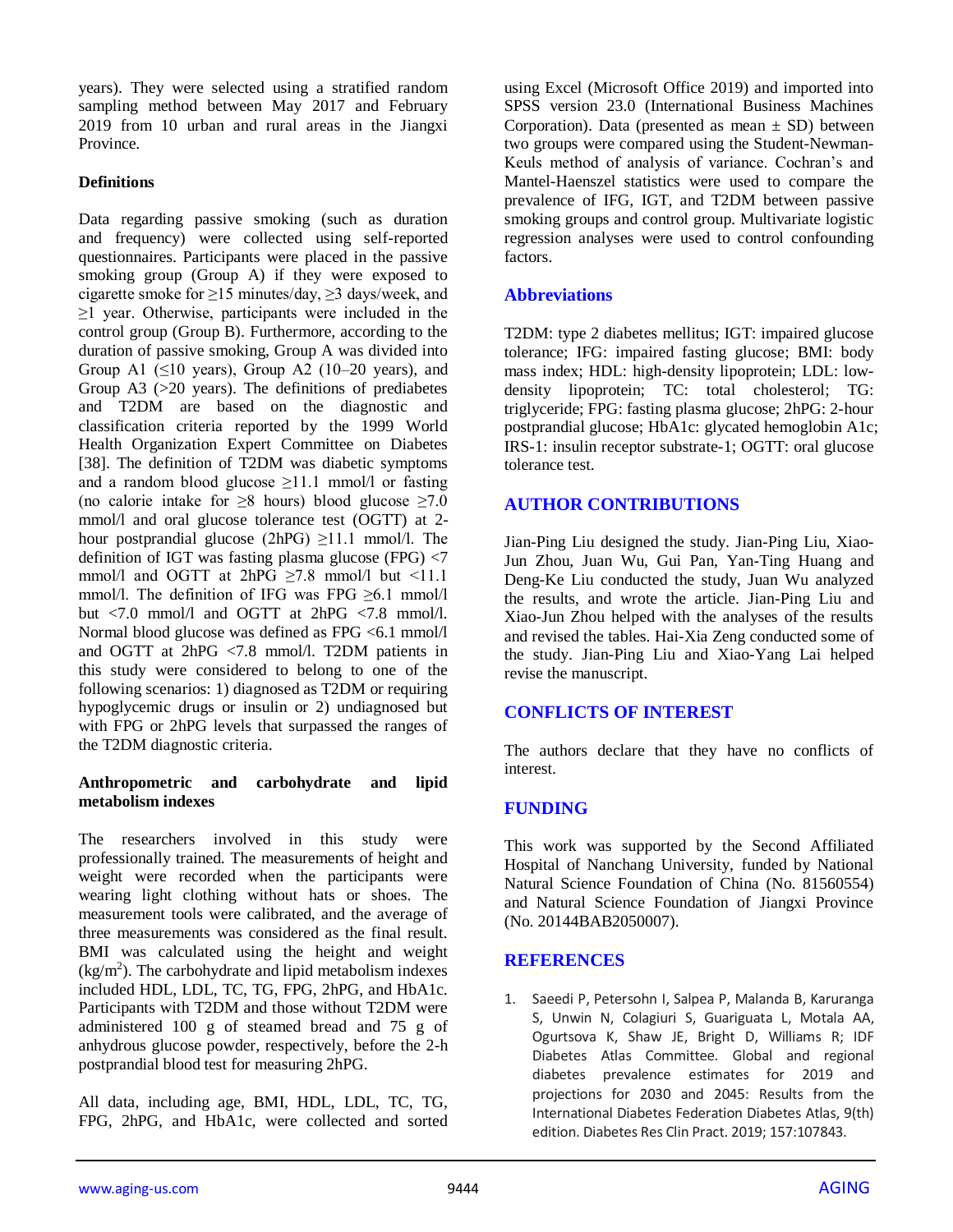<https://doi.org/10.1016/j.diabres.2019.107843> PMID[:31518657](https://www.ncbi.nlm.nih.gov/pubmed/31518657)

- 2. NCD Risk Factor Collaboration (NCD-RisC). Worldwide trends in diabetes since 1980: A pooled analysis of 751 population-based studies with 4.4 million participants. Lancet. 2016; 387:1513–30. [https://doi.org/10.1016/S0140-6736\(16\)00618-8](https://doi.org/10.1016/S0140-6736(16)00618-8) PMID[:27061677](https://pubmed.ncbi.nlm.nih.gov/27061677)
- 3. Wang L, Gao P, Zhang M, Huang Z, Zhang D, Deng Q, Li Y, Zhao Z, Qin X, Jin D, Zhou M, Tang X, Hu Y, Wang L. Prevalence and ethnic pattern of diabetes and prediabetes in China in 2013. JAMA. 2017; 317:2515–23. <https://doi.org/10.1001/jama.2017.7596> PMID[:28655017](https://pubmed.ncbi.nlm.nih.gov/28655017)
- 4. Head S. Smoking cessation is better than drugs for mild COPD. BMJ. 2019; 365:l2152. <https://doi.org/10.1136/bmj.l2152> PMID[:31088781](https://pubmed.ncbi.nlm.nih.gov/31088781)
- 5. Cheng TD, Darke AK, Redman MW, Zirpoli GR, Davis W, Payne Ondracek R, Bshara W, Omilian AR, Kratzke R, Reid ME, Molina JR, Kolesar JM, Chen Y, et al. Smoking, sex, and non-small cell lung cancer: steroid hormone receptors in tumor tissue (S0424). J Natl Cancer Inst. 2018; 110:734–42. <https://doi.org/10.1093/jnci/djx260> PMID[:29346580](https://pubmed.ncbi.nlm.nih.gov/29346580)
- 6. Feodoroff M, Harjutsalo V, Forsblom C, Groop PH, and FinnDiane Study Group. Dose-dependent effect of smoking on risk of coronary heart disease, heart failure and stroke in individuals with type 1 diabetes. Diabetologia. 2018; 61:2580–89. <https://doi.org/10.1007/s00125-018-4725-9> PMID[:30229273](https://pubmed.ncbi.nlm.nih.gov/30229273)
- 7. Ng M, Freeman MK, Fleming TD, Robinson M, Dwyer-Lindgren L, Thomson B, Wollum A, Sanman E, Wulf S, Lopez AD, Murray CJ, Gakidou E. Smoking prevalence and cigarette consumption in 187 countries, 1980- 2012. JAMA. 2014; 311:183–92. <https://doi.org/10.1001/jama.2013.284692> PMID[:24399557](https://pubmed.ncbi.nlm.nih.gov/24399557)
- 8. Cuschieri S, Vassallo J, Calleja N, Mamo J. Relationship of past, present, and passive smoking with sociodemographic, anthropometric, biochemical, and dysglycemic profiles. J Diabetes. 2019; 11:87–89. <https://doi.org/10.1111/1753-0407.12844> PMID[:30144285](https://pubmed.ncbi.nlm.nih.gov/30144285)
- 9. Willi C, Bodenmann P, Ghali WA, Faris PD, Cornuz J. Active smoking and the risk of type 2 diabetes: a systematic review and meta-analysis. JAMA. 2007; 298:2654–64. <https://doi.org/10.1001/jama.298.22.2654> PMID[:18073361](https://pubmed.ncbi.nlm.nih.gov/18073361)
- 10. Wei X, E M, Yu S. A meta-analysis of passive smoking and risk of developing type 2 diabetes mellitus. Diabetes Res Clin Pract. 2015; 107:9–14. <https://doi.org/10.1016/j.diabres.2014.09.019> PMI[D:25488377](https://pubmed.ncbi.nlm.nih.gov/25488377)
- 11. Galuskinova V. 3,4-benzpyrene determination in the smoky atmosphere of social meeting rooms and restaurants. A contribution to the problem of the noxiousness of so-called passive smoking. Neoplasma. 1964; 11:465–68. PMI[D:14220336](https://pubmed.ncbi.nlm.nih.gov/14220336)
- 12. Colley JR, Holland WW, Corkhill RT. Influence of passive smoking and parental phlegm on pneumonia and bronchitis in early childhood. Lancet. 1974; 2:1031–34. [https://doi.org/10.1016/s0140-6736\(74\)92148-5](https://doi.org/10.1016/s0140-6736(74)92148-5) PMI[D:4138891](https://pubmed.ncbi.nlm.nih.gov/4138891)
- 13. Trichopoulos D, Kalandidi A, Sparros L, MacMahon B. Lung cancer and passive smoking. Int J Cancer. 1981;  $27:1 - 4.$ <https://doi.org/10.1002/ijc.2910270102> PMI[D:7251227](https://pubmed.ncbi.nlm.nih.gov/7251227)
- 14. Dahms TE, Bolin JF, Slavin RG. Passive smoking. Effects on bronchial asthma. Chest. 1981; 80:530–34. <https://doi.org/10.1378/chest.80.5.530> PMI[D:7297141](https://pubmed.ncbi.nlm.nih.gov/7297141)
- 15. Aronow WS. Effect of passive smoking on angina pectoris. N Engl J Med. 1978; 299:21–24. <https://doi.org/10.1056/NEJM197807062990105> PMI[D:661846](https://pubmed.ncbi.nlm.nih.gov/661846)
- 16. Sinzinger H, Kefalides A. Passive smoking severely decreases platelet sensitivity to antiaggregatory prostaglandins. Lancet. 1982; 2:392–93. [https://doi.org/10.1016/s0140-6736\(82\)90588-8](https://doi.org/10.1016/s0140-6736(82)90588-8) PMI[D:6124797](https://pubmed.ncbi.nlm.nih.gov/6124797)
- 17. Oborne DJ. Cognitive effects of passive smoking. Ergonomics. 1983; 26:1163–71. <https://doi.org/10.1080/00140138308963452> PMI[D:6667672](https://pubmed.ncbi.nlm.nih.gov/6667672)
- 18. Zhu BQ, Sun YP, Sievers RE, Isenberg WM, Glantz SA, Parmley WW. Passive smoking increases experimental atherosclerosis in cholesterol-fed rabbits. J Am Coll Cardiol. 1993; 21:225–32. [https://doi.org/10.1016/0735-1097\(93\)90741-i](https://doi.org/10.1016/0735-1097(93)90741-i) PMI[D:8417066](https://pubmed.ncbi.nlm.nih.gov/8417066)
- 19. Hedström AK, Klareskog L, Alfredsson L. Exposure to passive smoking and rheumatoid arthritis risk: results from the swedish EIRA study. Ann Rheum Dis. 2018; 77:970–72. <https://doi.org/10.1136/annrheumdis-2018-212973> PMI[D:29724731](https://pubmed.ncbi.nlm.nih.gov/29724731)
- 20. Feldman J, Shenker IR, Etzel RA, Spierto FW, Lilienfield DE, Nussbaum M, Jacobson MS. Passive smoking